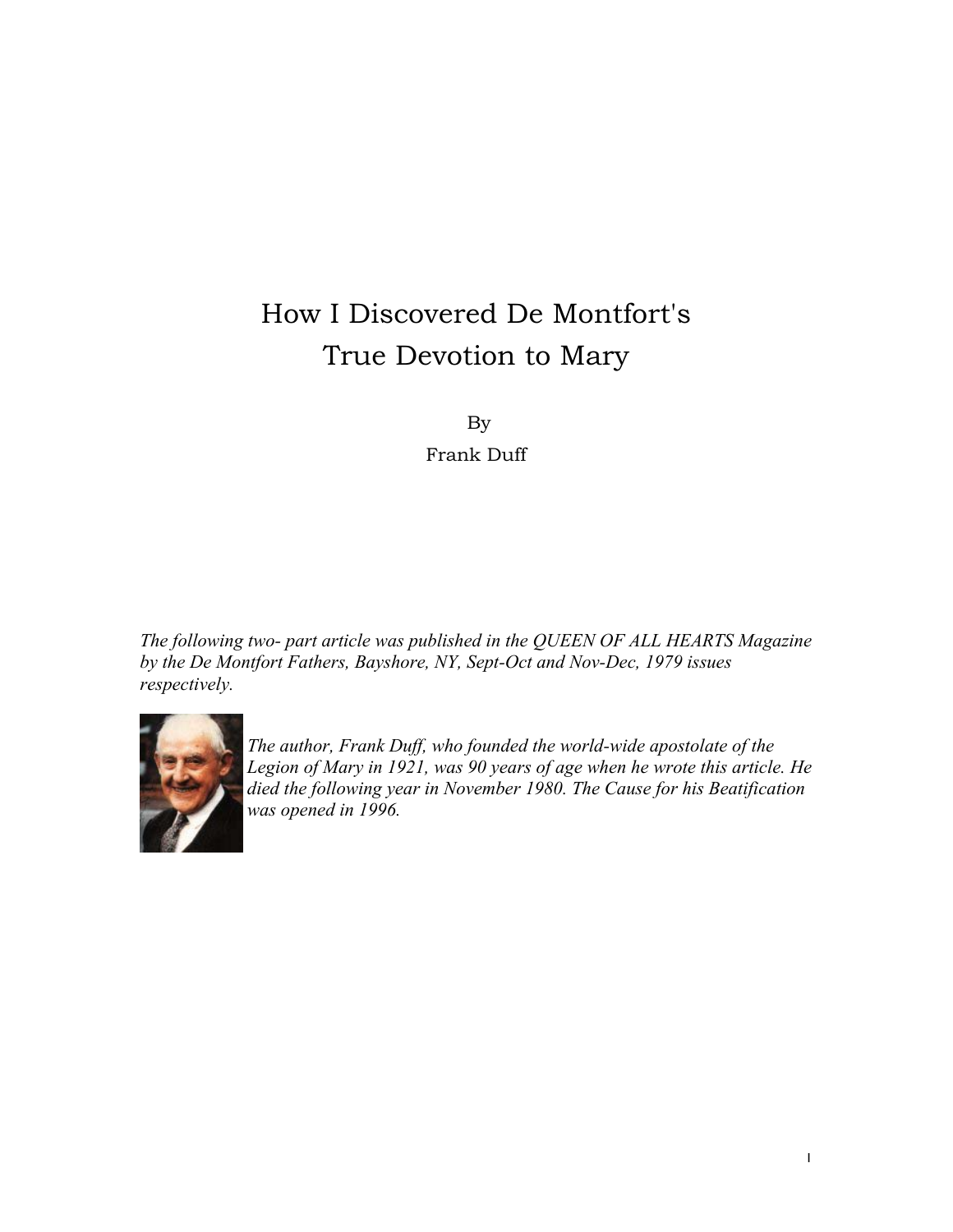## **Part I**

SOMETIMES St. Louis de Montfort's True Devotion is viewed as a fad, but it is anything but that. The false idea is ministered to by the language of extreme devotion which is De Montfort's specialty. Sometimes he does appear to be speaking in terms of excess, but it is vital to recognize that there is no theological excess in his propositions. The notable fact that the new Holy Father should at the outset of his reign proclaim himself a follower of that devotion should be enough to demonstrate this.

However, the fact that so many do not take it up, and that many are found who are opposed to it, is evidence that it presents certain difficulties and that it has to be explained. Perhaps I am in a good position myself for attempting that task because every possible difficulty presented itself to me when originally I came in touch with De Montfort's book. I think that these obstacles would normally have prevailed but things of an unusual character peremptorily intervened to reverse the balance.

So perhaps you will bear with this preamble. Not all prefaces have utility but I think this one has. So I ask your patience while I plough through the tale of my original contact with the Book at the age of about twenty-nine. Until then I had not even so much as heard of De Montfort. The time was not long after the St. Vincent de Paul Society had acquired Myra House.

#### **My First Contact**

One evening I passed a group of the Brothers who were listening to one of their number talking. I stopped to listen and found that he had a book in his hands which he was animatedly discussing. It was the True Devotion. His description did not hold me but I did learn its name and its author. Although I did not realize it, that casual happening set off a chain-reaction of impulses of events which were destined to have important consequences for me. The first one came very shortly afterwards when I was looking through the shelves of one of the secondhand bookshops which at that time thronged the Quays, here in Dublin.

I spotted a copy of the "True Devotion" and as sufficient curiosity had been awakened in me by the account I had so recently listened to, I bought it for the sum of four old pence. It proved to be a find in another direction; it was the first English edition of the, "True Devotion" translated by Father Faber and printed in Dublin. I still have it. At once I proceeded to the reading of it. The result was a sort of crisis in me. I suppose that I would have regarded myself as having some devotion to Our Lady but it certainly did not surpass the dimension of the sentimental. It was what we were taught in the Catechism of the day. Mary was included in a general section on the Saints and we were told that it was "lawful" to be devout to her. In other words not a sin, a ludicrous description which would almost amount to placing it in the same category as betting on the horses or moderate drinking. With that grudging teaching it was remarkable that the popular attitude rose to what it did.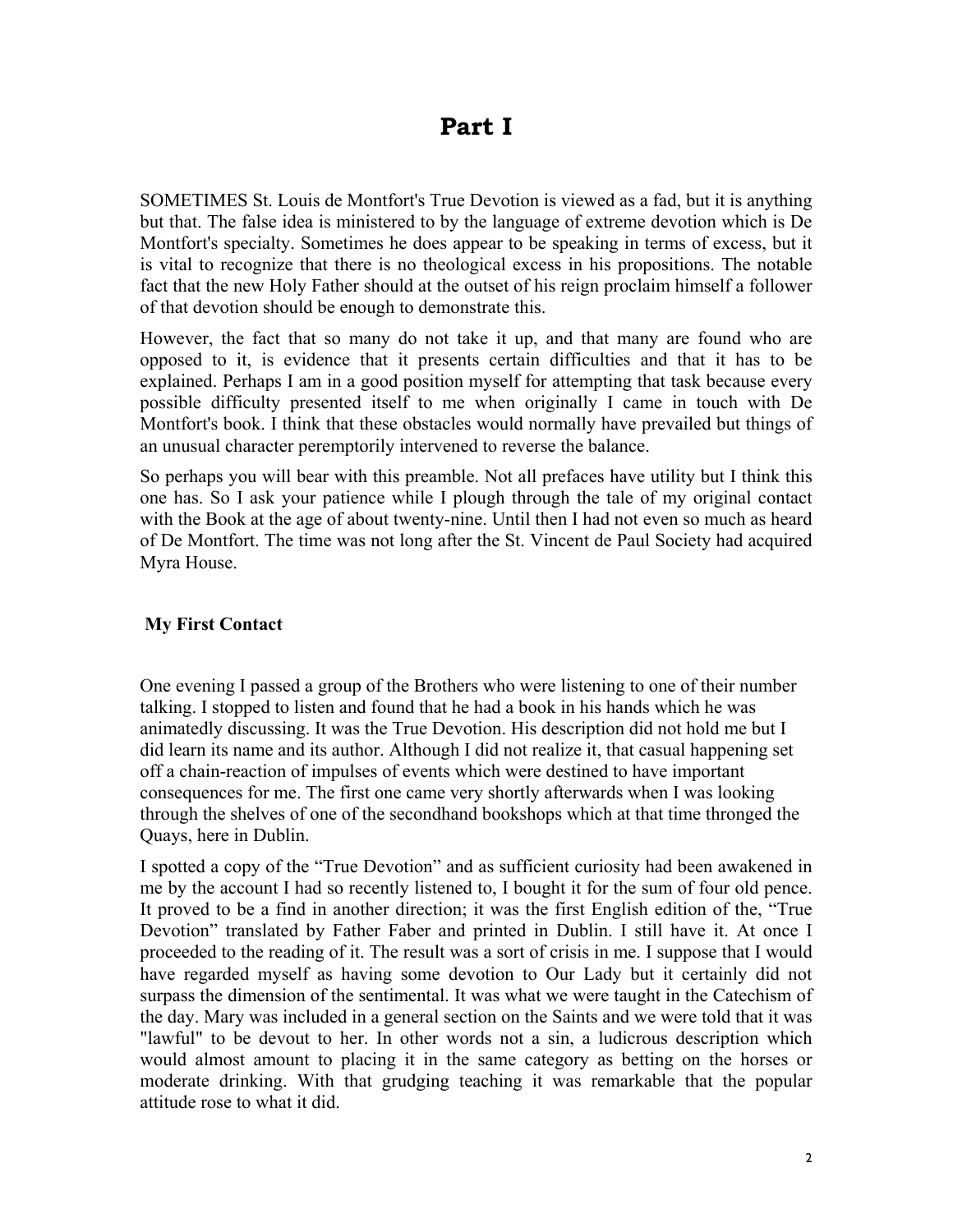In my case I had not the degree of knowledge which would be necessary to absorb the "True Devotion". Indeed it seemed to me to border on the absurd. But I did manage to persevere to the end. However I had had enough. I put it on a shelf and I do not think that I would ever have opened it again. My reading had created a prejudice against it.

#### **A Friend Intervenes**

But that was where the chain-effect came into play. Very shortly afterwards I made the acquaintance of Tom Fallon, a leading member of the St. Vincent de Paul Society, a prominent Civil Servant, and altogether a remarkable personage. He died in Mexico some years ago at the age of about ninety-six. He had served there as a Priest from the early 1920's, including the Obregon Persecution at its height.

A question which he very soon put to me was if I had read the "True Devotion". My answer that I had, brought the further query: what did I think of it? Tom could be brusque in his manner and my reply that I had been unimpressed by the book brought down on me the suggestion that I had not read it with attention; that I had only skimmed through it. The book was a supreme classic in its field, necessary knowledge, and it was due to myself that I understand it.

So I took the "True Devotion" in hand again and went carefully through it. The result was the same as before. There was an abyss between what it set forth and what I possessed. I so reported to Tom Fallon.

 I now regard it as strange that he did not seek to interrogate me in regard to the defects which bulked so big to me and which were not visible to him at all. How many times this performance was gone through of compelling a re-reading by me, I cannot precisely say. Let me put it at half a dozen times. No specific result seemed to emerge from each new reading, and yet each one appeared to have the quality of a step towards an objective. And that was exactly how things worked out.

 I was engaged on the final forced reading when a sort of phenomenon accomplished itself. Without any process of thought leading up to it, something which I could but regard as a Divine favour was granted to me. It was the sudden realization that the Book was true. But why should this be? I did not understand things any more than I had previously. But there it was: a complete conviction that what I had been regarding as exaggerated and unreal was fully justified. That moment has remained in my mind with an absolute clarity. I have only to think of it and it stands before me in its original startling complexion. In that moment I knew that the Book was true.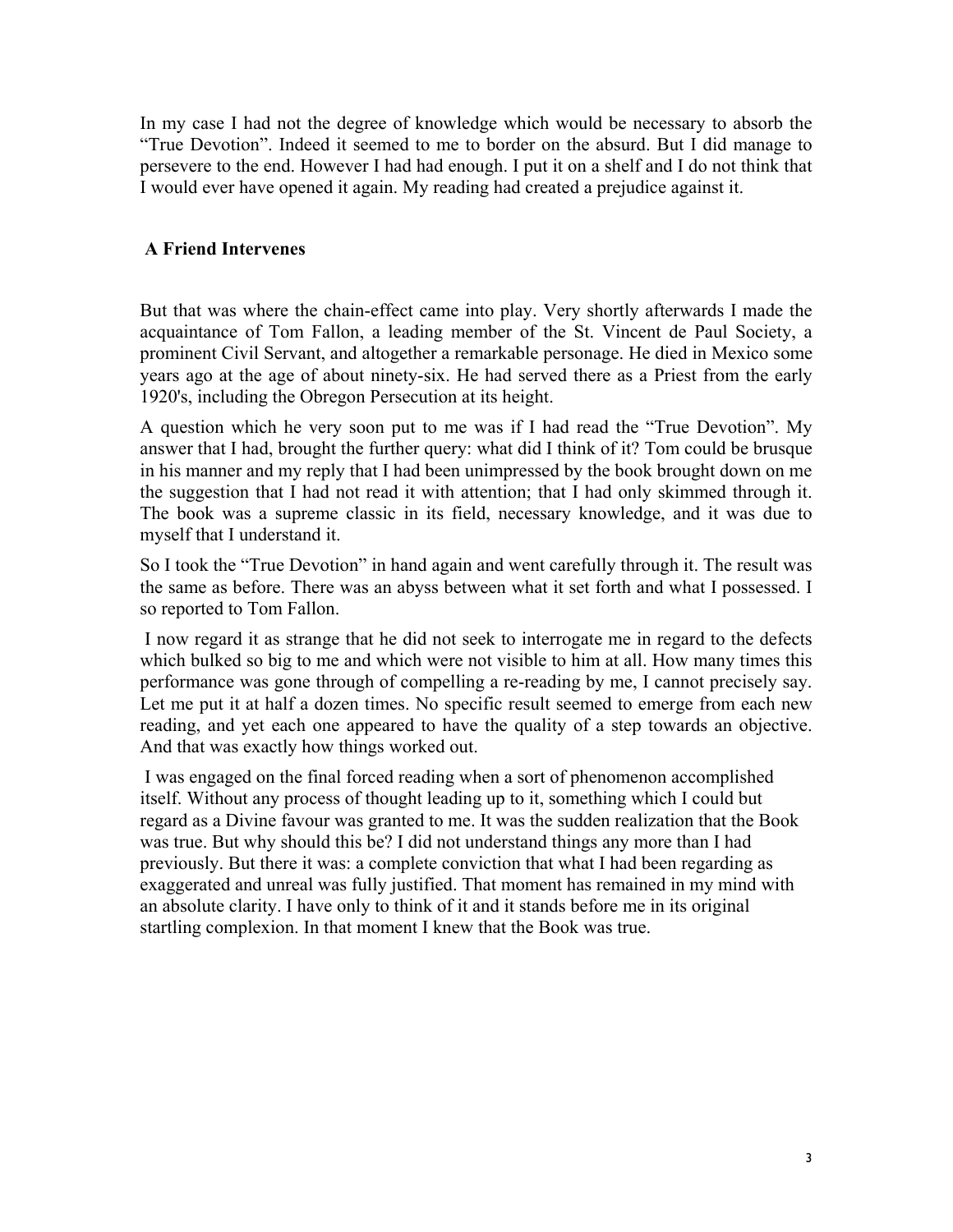#### **Inadequate Knowledge**

What effect had this upon me? Very roughly I would say that it was twofold. I saw that the fault was mainly in myself. I lacked a whole field of knowledge in regard to Our Lady which was necessary for the comprehending of her position as presented by the Saint. I would have to face up to the fact that I really knew nothing about her. The second part of this thought was that De Montfort was not writing for such as me but for a theologically educated class who possessed the foundation which the book required. He was presuming a knowledge of that foundation.

The point arises: Was Tom Fallon doing the same in regard to me? Was he making the mistake of supposing that I had the knowledge which would enable me to appreciate the Book? And could that be the reason why at no stage did he probe or argue with me as to why I was not attuned to the Book!

All these things thrashed around in my mind but finally settled into a peremptory conclusion. It was that I must get hold of the knowledge which De Montfort was presuming. In that stage things remained for a while. Not knowing exactly how to find what I wanted, I took no action.

But the action came. It imposed itself by virtue of the chain- reaction to which I have already referred. Perhaps it strikes a wrong note to say that it imposed itself on me. For when the transaction is analyzed I had in a sense earned the succession of links. I had followed up each one as it had presented itself. I had bought the book merely on the strength of hearing someone commend it to a group. I had then read it attentively. It was not my fault that I failed to get its message. When the next set of links, which were Tom Fallon's interventions, asserted themselves I yielded meekly in a manner which was not exactly typical of me. At the end of that particular series of links, perhaps it could be said that I had qualified to receive yet another impulse.

 (Have I to point out that I was discovering for myself the procedure which the Legion calls "symbolic action" or the 39 steps? In difficulties, take a step in faith. This sets in motion a succession of them until the crowning one arrives.)

My next step was of a completely different type and in another field. As an act of helpfulness to a friend I paid my first visit to Mount Melleray. The next chain-reaction met me so to speak on the monastery doorstep. The Guest Master asked me if I would wish to have some book. "A book," I exclaimed, his question producing quite a shock in me. "Oh yes, I do particularly want a book, I want one on the theology of the Blessed Virgin, one which is deep enough to give me the fullness of her position but at the same time simple enough for me to understand." He promised to look around for such a book in their library.

#### **"The Knowledge of Mary"**

Soon after he came to me with a book. It was entitled "The Knowledge of Mary" and it was by a Father Joseph de Concilio. It contained three hundred pages and a first glance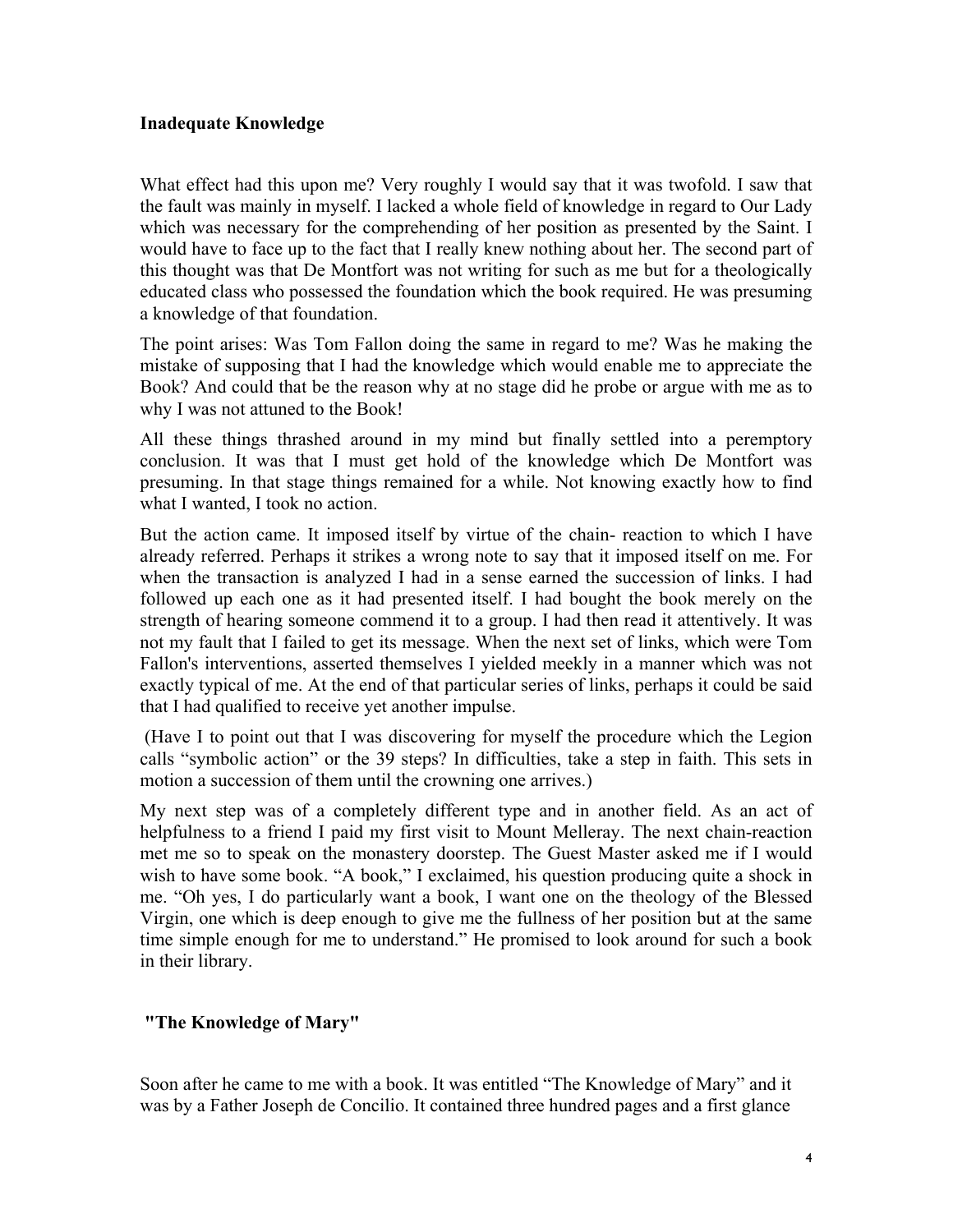through them suggested that it was rather deep. I started off at once on it. I had not gone far before I was seized with the same sort of excitement which had come to me when the "True Devotion" had suddenly revealed itself to me. Because de Concilio was the very thing that I was looking for. It was exactly for me. It was completely comprehensible but it was likewise most complete in what it taught on its subject. It began to unfold to me the entrancing but true eminence of the Woman on whom God had built His whole scheme from all eternity.

It was the perfect introduction to the "True Devotion". Nothing better from my point of view could be conceived. As I went on, it filled every gap and met every difficulty which had troubled me. The light that it afforded was so suitable to me that I could not but look on the book as rather a wondrous gift. As I have said, it was another emotional and intellectual experience for me.

But a great apprehension flooded into me. I saw this book as essential to me. I would be able to get through it during my stay in the monastery. But would I remember it? As it seemed to me, I could not afford to run the chance of being parted from it. I must be able to study it and perhaps learn it off by heart. The title page told me that the book was published by a New York firm called Barclay, in 1878. This was ominous. Would I be able to secure a copy? Strange to say, the idea of asking the monastery for a loan of the book did not occur to me. I was unknown to the monks, and I felt that there would be some firm rule against lending books from their library to birds of passage like myself. I did not even think of asking.

I had recourse to a counsel of desperation. I began to copy out practically its entire contents. At this I worked late and long. As I was also rising very early for the first Masses, this copying task was an immense burden, but it was peremptory. I did not dare to risk being deprived of that treasure of knowledge. However the exhaustion of the performance was repaid by the fact that it helped to fix indelibly in my memory all the wonderful material that it offered. As a total transaction I have assigned in my Marian philosophy an equal rating to these two books, De Montfort and De Concilio. It took the second one to open the first to me, so that I have always thought of them as interdependent halves in this teaching operation which turned my life upside down.

I am not here contending that the study of a book like Concilio is now a necessary preliminary to the proper understanding of the "True Devotion". I see very many persons around me take up the latter and read it with apparently a full appreciation. But this always puzzles me because not all of them have what I have been calling the foundation. Yet they eagerly receive the illuminated picture which St. Louis-Marie projects of Mary and they give it full play in their lives. I have to confess that I do not understand how this operates.

#### **Handbook and "True Devotion"**

For legionaries this whole problem hardly arises. The Handbook gives them the foundation in a simple form. Mary walks through its pages from the first to the last. The place assigned by God to her is adequately covered. In fact the Handbook can be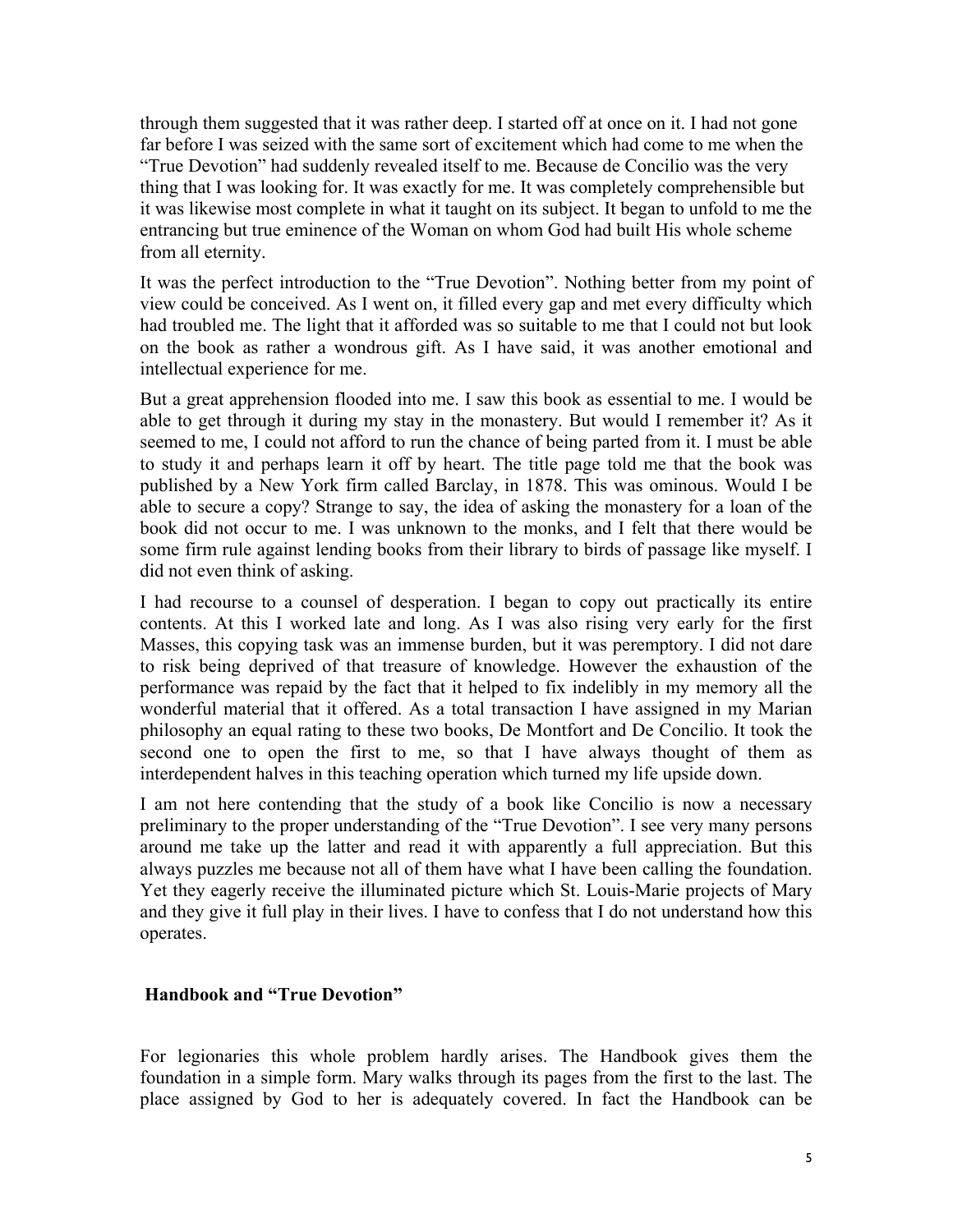regarded as a simplified but all the same elevated summary of such a book as Concilio. Effort is made to include every phase of her being and to link it to aspects of the legionary apostolate so that they explain each other, and in such fashion that Mary becomes the motive for each item of the apostolate. This is achieved so sufficiently as to produce in the ordinary body of the legionaries a limitless generosity and a veritable heroism. What I hesitantly describe as the selector half of the Legion are certainly giving themselves in a princely manner. There would appear to be nothing of which they are not capable. One is tempted to apply widely to the Legion the valuation given to the Chinese legionaries by Cardinal Riberi, namely that their stature is that of the first Christians, nothing less.

### **Part II**

FURTHERMORE it must not be thought that the cause of Our Lady is now so firm as to need no defenders. The opposite is the case, a most strange position having produced itself as a result of Vatican II. That body proposed as one of its principal aims to elevate common Mariological teaching to the point which the operations of the Legion had shown to be within the reach of the ordinary people. To that end it composed Chapter VIII of the *De Ecclesia* Decree which brought things up to the level which the Legion had been teaching its members, while at the same time not exceeding that level. This is intriguing as indicating that the Council considered that the Legion afforded a norm as to what the ordinary rank and file of the Church was capable of receiving.

 Nevertheless, the unexpected sequel followed of a set-back in regard to Marian devotion. This is peculiar in view of the advanced teaching of Chapter VIII. It can only be explained by the fact that the Council had decided to substitute for a separate Decree on the subject of Our Lady a chapter in the Decree on the Church. A specious objection to this would be that a chapter is less than a Decree. Also one has to be more reserved in a general Decree in order to maintain due proportion. But the gain from being so emphatically set out as part of essential Church doctrine far outweighs the loss of separateness. Of course time will soon redress the balance. In the meantime the presence of the Legion in the field has assumed an added importance. It is the special custodian and propagator among the people of the correct role of Our Lady. For this reason the Legion must give special heed and prominence to the True Devotion as a sovereign means of maintaining its own spirit.

So far I have been speaking in general terms of the True Devotion, more of its quality as a proclamation about Mary than as a special devotion to her. But the Book declares its purpose to be the establishment of a system of devotion to her. It calls this the Slavery or total consecration to Our Lady. It is an anomaly that thereby the Book places certain difficulties in its own way. Many persons are alienated from the devotion and consecration by practices which the Saint recommends and for this reason turn away from the Book itself. This is unfortunate for every reason. A particular reason is that the essential of his Devotion does not consist in the things which those people recoil from but in its abiding spirit of unity and dependence on Our Lady.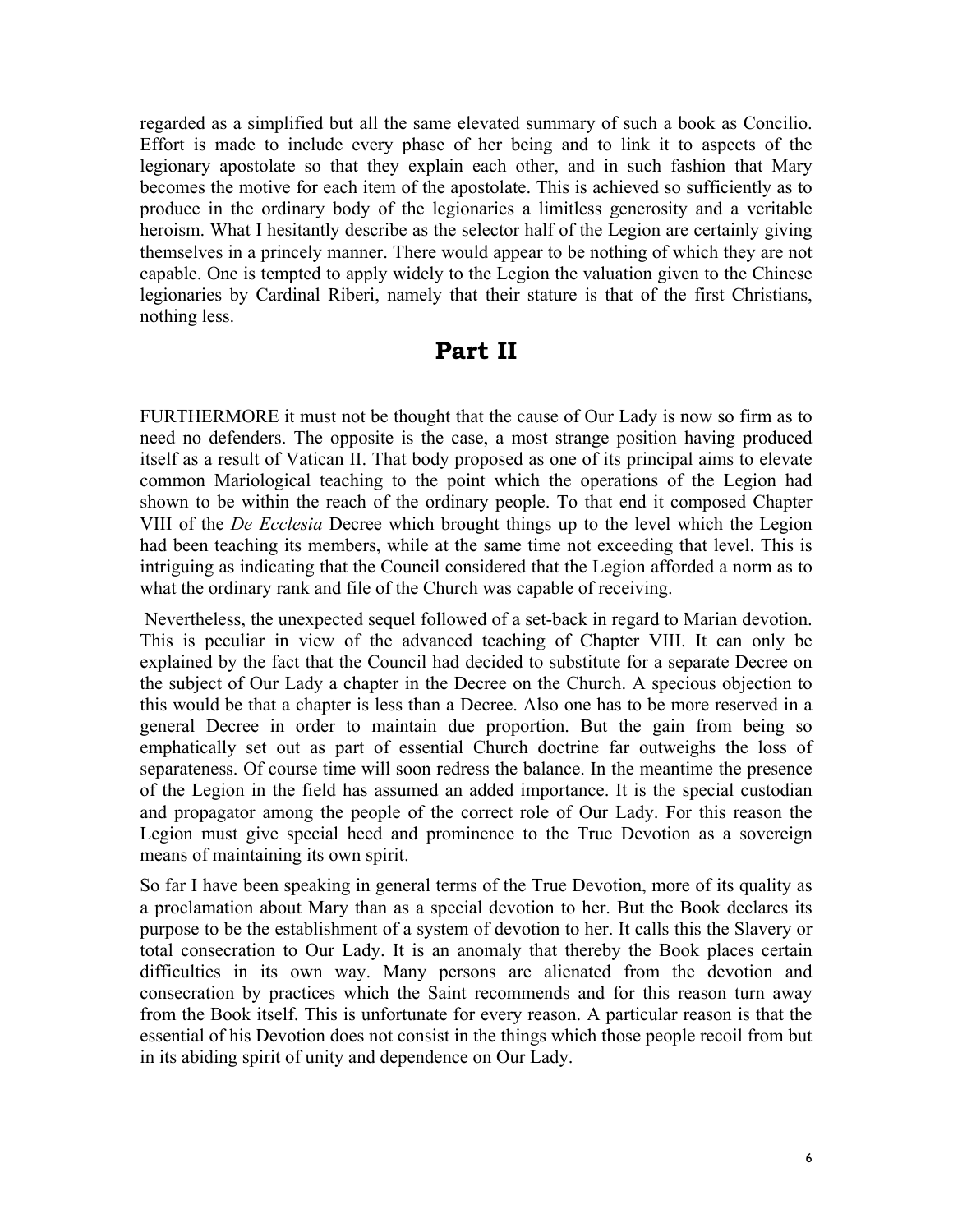#### **Holy Slavery**

 The word "Slavery" evokes among some an irrational antipathy as if we were obliged to adopt the mentality of an earthly slavery. Also De Montfort's prescribing of the wearing of a chain to keep us in mind of our subjection to Our Lady stirs up dislike. I point out that if this attitude of sheer sentimentality were allowed to run away with things, it could tell with equivalent force against our use of the Crucifix. Why do not those objectors rail against it as introducing into our minds a disgraceful and out-of-date barbarism associated with vile criminals and their dire punishment? But it is for that very reason that we are devoted to the Crucifix; it makes vivid to us what Jesus took on Himself for our sake.

I repeat that the chains and penitential practices proposed by St. Louis-Marie are not essential to his Devotion. But certainly they cannot be ruled out as aids towards the acquiring of the central idea which is that of a realization of our total dependence on Mary, our Mother. God Himself has placed us in that condition and it extends to extremes far beyond our capacity to measure them. Slavery may seem to be a deprived state, but as the Handbook points out, it leaves the mind and soul free and is little in comparison with the extremity of union, dependence and love which we should endeavor to cultivate in ourselves towards our exquisite Queen and Mother. This is due from us as part of our ordinary Catholic state and not because St. Louis Marie de Montfort enjoins it. His position is that of reminding us that it is due from us, rather than of imposing it on us.

 In that same sense that it is the inner spirit of the Devotion that counts more than the practices which are entailed, the very form of Consecration recommended by the True Devotion could be left out. But this would be going too far in the opposite direction and would risk in the end our slipping out of the Devotion altogether. We are composed of body and spirit, and each lives out of the other. Therefore the True Devotion for reality and permanence must possess some bodily or tangible form.

As to the taking on of the Devotion in some practical way, I could not speak too strongly. In the first place I have seen the Legion itself arise at the mere touch of De Montfort on an interested group. At once that band expanded into the Legion. Of course he must have been keeping a sort of vigil, awaiting that moment ever since he prophesied it more than two hundred years previously. "I look forward," he says, "to a great legion of brave and valued soldiers of Jesus and Mary, of both sexes" to combat the world, the devil and corrupted nature in those more than ever perilous times which are to come."